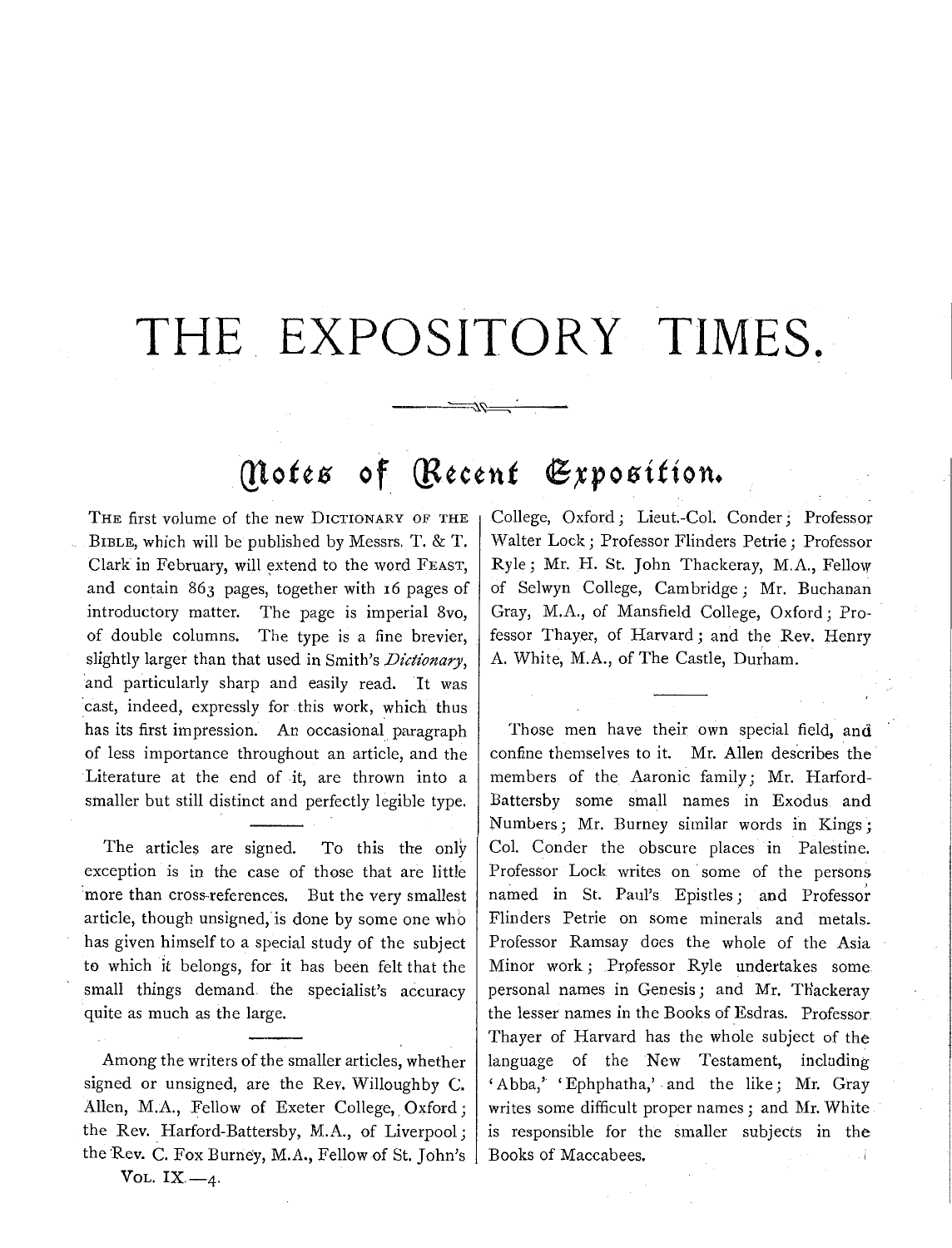But the interest of the work will no doubt lie in its greater articles. These in the first volume are—

'Abraham,' by Professor Ryle; 'Acts,' by Mr. A. C. Headlam; 'Adoption,' by the late Professor Candlish; 'Agriculture,' by Mr. J. W. Paterson; 'Alphabet,' by Canon Isaac Taylor; 'Amos,' by Dr. John Taylor: 'Angel,' by Professor A. B. Davidson; 'Anger,' by Professor Orr; 'Apocrypha,' by Professor Porter; 'Arabia,' by Professor Margoliouth; 'Arabic Versions,' by Mr. Burkitt; 'Armenian Version,' by Mr. Conybeare; 'Arms' and 'Army,' by Dr. Barnes; 'Art,' by Professor Flinders Petrie; 'Ascension,' by Professor Denney; 'Asenath,' by Dr. James; 'Ashtaroth' and 'Ashtoreth,' by Canon Driver; 'Ass,' by Professor Post; 'Assyria,' by Professor Hommel; 'Astronomy,' by Mr. Pinches; 'Atonement,' by Mr. Murray;  $'$ Atonement (Day)' and 'Azazel,' by Canon Driver.

B

'Babylonia,' by Professor Hommel; 'Balaam,' by Mr. Woods; 'Baptism,' by Dr. Plummer; 'Baruch (Apocr.),' by Mr. Charles; 'Baruch (Bk.),' by Professor Marshal!: 'Bashan,' by Professor G. A. Smith; 'Bed,' by Sir Charles Warren; 'Belial,' by Mr. Garvie; 'Bethel,' by Mr. Cooke; 'Bible,' by Principal Stewart; 'Bishop,' by Professor Gwatkin ; 'Blessedness' and 'Blessing,' by Professor Adeney; 'Bread,' by Professor Macalister ; 'Brethren of the Lord,' by Professor Mayor; ' Burial,' by Dr. Thomas Nicol.

'Calf,' by Professor Kennedy; 'Canaan,' by Professor Sayce; 'Carmel,' by Professor Smith; ' Catholic Epistles,' by Professor Salmond ; 'Cherubim,' by Professor .Ryle; 'Christian,' by Mr. Gayford; 'Christology,' by Professor Beet; ' Chronicles,' by Professor Francis Brown; 'Chronology,' by Professor Curtis and Mr. Turner; 'Church,' by Mr. Gayford; 'Church Government,' by Professor Gwatkin; 'Colossians,' by Mr. J. O. F.

Murray; 'Colours,' by Mr. G. W. Thatcher; 'Communion,' by Professor Armitage Robinson ; ' Conscience,' by Mr. Kilpatrick; 'Corinth,' by Professor Ramsay; 'Corinthians,' by Principal Robertson; 'Cornelius,' by Dr. Grieve; 'Cosmogony,' by Principal Whitehouse; 'Covenant,' by Professor A. B. Davidson; 'Crimes,' by Professor Poucher; ' Cross,' by Professor Adams Brown ; ' Cyrus ' by Professor Sayce.

 $\mathbf D$ 

'Damascus,' by Mr. Ewing ; 'Dancing,' by Mr. Millar; ' Daniel,' by Professor Curtis; ' David,' by Mr. H. A. White ; ' Dead Sea,' by Professor Hull; ' Decalogue,' by Professor W. P. Paterson; 'Demon,' 'Devil,' by Principal Owen Whitehouse; 'Deuteronomy,' by Professor Ryle; 'Disciple,' by Professor Massie ; ' Dream,' by Principal Jevons; 'Dress,' by Mr. Mackie; 'Drunkenness,' by Professor Willis Beecher.

## E

'Ecclesiastes,' by Professor Peake; 'Education,' by Professor Kennedy; ' Egypt,' by Mr. Crum ; ' Egyptian Versions,' by Mr. Forbes Robinson ; 'Election,' by Mr. Murray; 'Elijah' and 'Elisha,' by Mr. Strachan; 'Enoch,' by Principal Chase and Mr. Charles; 'Ephesians,' by Professor Lock; 'Ephesus,' by Professor Ramsay; 'Epistle,' by Mr. Bartlet; 'Esau,' by Professor. Cowan; 'Eschatology,' by Professor A. B. Davidson, Mr. Charles, and Professor Salmond; 'Esdras,' by Mr. Thackeray; 'Esther,' by Dr. M'Clymont; 'Ethics,' by Mr. Strong; 'Ethiopia,' by Professor Margoliouth ; 'Euraquilo,' by Professor Dickson; 'Exodus,' by Mr. Harford-Battersby; 'Exodus (Route),' by Professor Rendel Harris and Mr. Chapman; 'Ezekiel,' by Professor Skinner; 'Ezra,' by Professor Batten.

'Fable,' by Professor Massie; 'Faith,' by Professor Warfield; ' Fall,' by Professor Bernard ; 'Family,' by Professor Bennett; 'Fasting,' by

c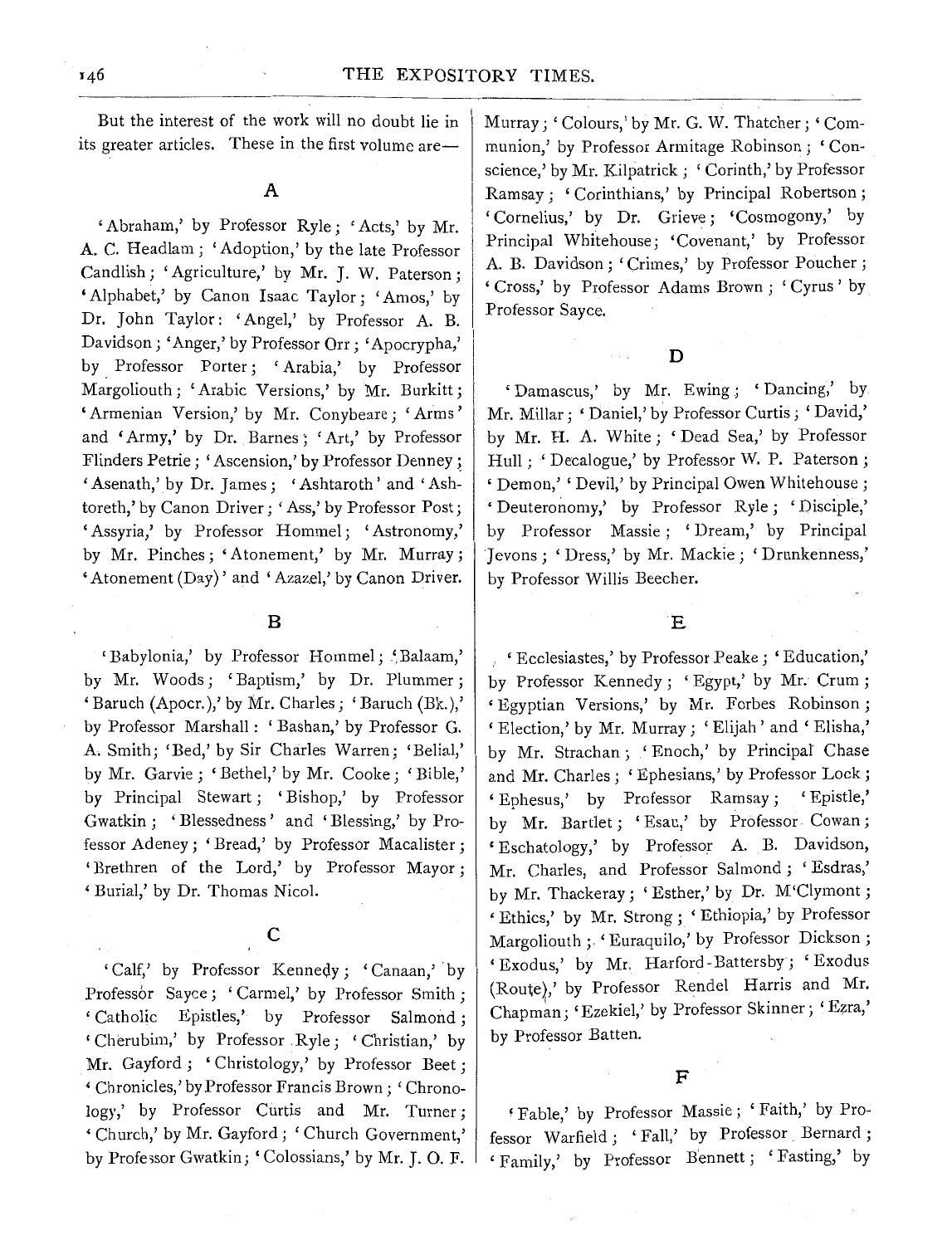Canon Stanton ; ' Fear,' by Principal Burrows ; 'Feasts,' by Principal Harding.

In attempting to appreciate the meaning of the Fatherhood of God, one consideration, says Mr. Forrest in his Kerr Lectures, *The Christ of History and of Experience,* that must be taken into account is, whether the New Testament writers mean one and the same thing. He does not think they do. In a Note to his second lecture he briefly discusses 'the Fatherhood of God in the Synoptics and in St. John'; and he comes to the conclusion that there is a difference.

Mr. Forrest believes that, in the Synoptics, God is shown forth as the Father of all men. It is true that in the Sermon on the Mount, where Jesus designates God as 'your Father,' both St. Matthew and St. Luke mention· that He is addressing His disciples. But the word 'disciples' means much the same as 'hearers.' Many of those who were with Him at the beginning, went back from Him. Presumably some of these were addressed in the Sermon on the Mount. We cannot therefore infer, says Mr. Forrest, that all who were then addressed had in them even the beginnings of 'that spiritual experience which makes men in the full sense the sons of God.' And then he utters the sweeping and emphatic assertion: 'The attempt to show that on this or on any other occasion when Jesus speaks of "your Father," He confines the reference to one class possessed of a certain spiritual quality, utterly breaks down.'

He says that all the words in the Synoptics which tell of Christ's seeking the outcast involves the same truth of God's universal Fatherhood. The joy and astonishment of the multitudes at His words sprang from the new truth His life was revealing to them. It was the recognition of God's fatherly tenderness towards them that awoke in them the repentant and filial spirit. Wendt, he concludes, puts the Synoptic view in one epigrammatic phrase : ' God does not *become* the Father, but *is* the heavenly Father even of those who *become* His sons.'

But the teaching of St. John is different. God's redeeming *love* is assuredly universal; God's Fatherhood is apparently not so. Once only does Jesus in St. John use the phrase ' your Father.' And then  $(20^{17})$  it occurs in a connexion-My Father and your Father-which brings out emphatically the central thought of the Fourth Gospel, and the words are plainly addressed to His own. When in St. John's Gospel Jesus speaks of the Fatherhood of God, it is a Fatherhood founded on the acceptance of Himself as the Son.

' Is Mr. Forrest right in this? And if he is, are we to find a contradiction here between the teaching of the Synoptics and the teaching of St. John? Mr. Forrest is sure· that he is right; but he does not believe that there is a contradiction. St. John simply presupposes the attitude of the Synoptics. He takes it for granted that men have *already*  heard from Jesus' lips the glad tidings that God is the Father, even of them that disbelieve, and, having welcomed it to the saving of their souls, they are *now* in a position to be spoken to and spoken of as the sons of God, and as having God for their Father, through faith in Jesus Christ.

The Secretary of the Society for Promoting Christian Knowledge is a man of much ability and no little learning. But it is evident that he undertook a task which was beyond the power of both, when he determined to turn a French higher critic into an English traditionalist. It may be, no doubt, that his failure is due to the way he went about it. Had Mr. McClure paid a visit to Paris, and attempted to persuade Professor Maspero that he was wrong in accepting the results of Old Testament Criticism, we know not but he might have been successful. But when Professor Maspero had written a great book in French which accepted these results, and Mr.· McClure resolved to turn it into English in such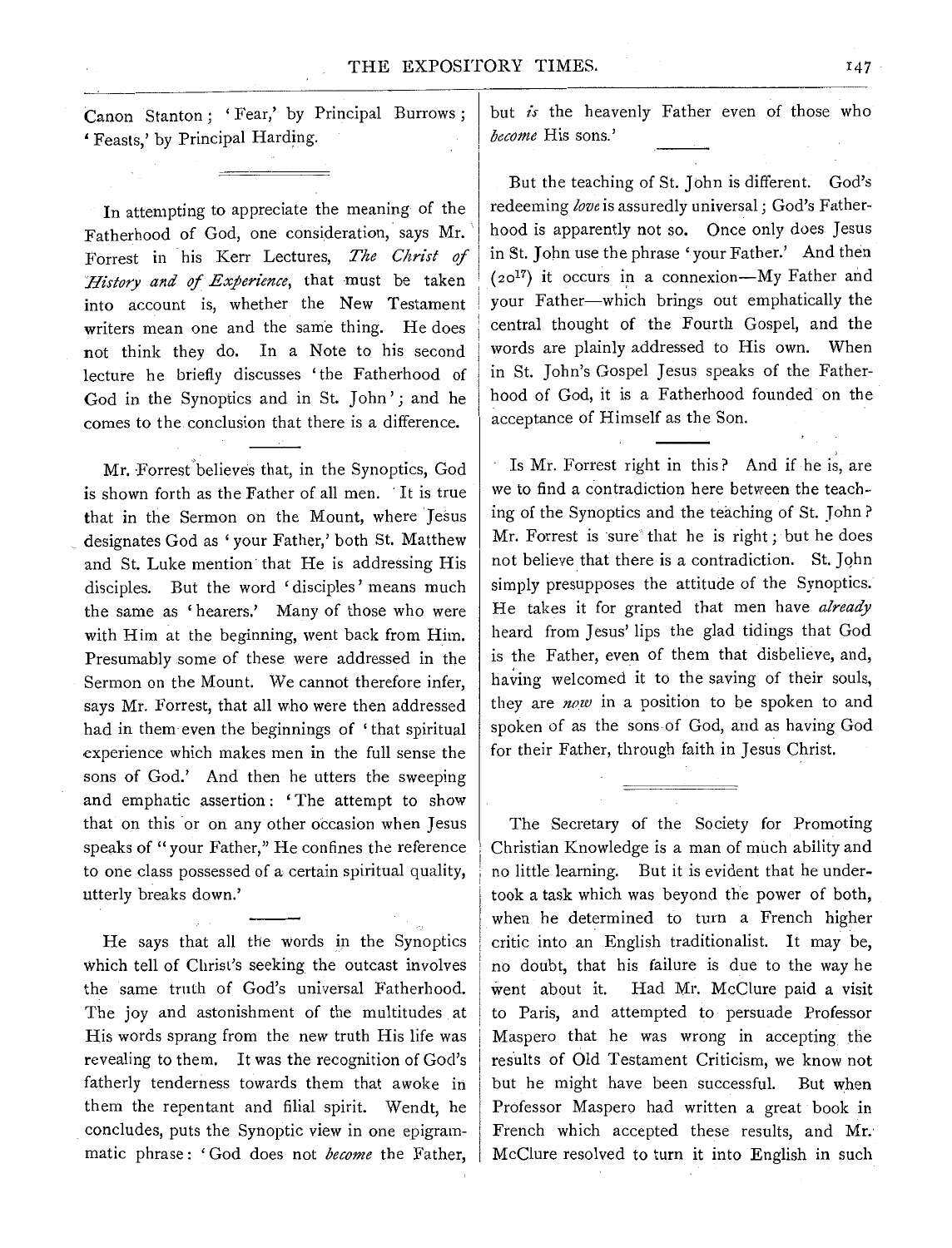a way that it would deny them, the task was too great for him.

It is true he seemed to turn Maspero's *Struggle of the Nations* into English, and an English reader would never have guessed that Maspero was a critic. But it was not Maspero. Over in France and in his own handwriting, Maspero was a critic still. It was only in England, and entirely against his will, that he seemed to be anything else.

Now it is not a matter of absorbing consequence whether Professor Maspero is a higher critic or not. And it is cause of much thankfulness that the question which has arisen over the English translation of his book, has not been raised over that. It is indeed a question wholly distinct from that; of 'greater consequence far than that. It is a question, not of literary method, but of morality. And it is on that ground that Mr. McClure has been driven to answer for it.

He has answered in a printed pamphlet. Of that pamphlet Mr. McClure sent us a copy. It seemed to say, and said it cleverly, that Professor Maspero was acquainted with the changes that were being made in the English edition, and had given them his approval. If that were so, the· matter was scarcely settled. It was right with Professor Maspero, but it was wrong still with the English public. For the public believed that when they read the English translation of Maspero's *Struggle of the Nations,* they were reading the work of Maspero. They did not know, for they were nowhere told, that it was Maspero plus (or minus) Mr. McClure.

So the matter was far from right, even if Professor Maspero had sanctioned all the changes that were made, even if Professor Maspero were abundantly satisfied. But Professor Maspero had' sanctioned very few of the changes, and he was not satisfied at all. It happened that, some time before this pamphlet came to us, we were in correspondence with Professor Maspero on another matter, and the translation of his *Struggle of the Nations* was mentioned, whereupon Professor Maspero sent us a detailed account of the whole transaction he had had with Mr. and Mrs. M'Clure anent the English translation. The communication was private in regard to its details. Until this moment we have not mentioned even the fact of it. And now we do so, not to touch on the details-though they have been made public recently through another to whom Professor Maspero has written since, and given him that permission-but simply to say that neither in that pamphlet nor in any other communication has the secretary of the S.P.C.K. given an account of his dealings with Professor Maspero with even an approach to the actual facts.

And the secretary of the S.P.C.K. still maintains the position he has taken up. He does not recognise the damage he has done to the Society of which he is the secretary. We have no concern with that. But, what is much more than that, he does not yet recognize the moral obligation that lies upon a translator to give his author's meaning as accurately as he can.

While the question of the translation of Maspero's *Struggle qf tlte Nations* was openly under discussion in the press, Mr. McClure was engaged upon the translation of Hommel's *Ancient Hebrew Tradition.* In a month or two thereafter it was issued. If the scope of the work is taken into account, it seems quite correct to say that Hommel's *Hebrew Tradition* is as often mistranslated as Maspero's *Struggle of the Nations,* and with the same apparent intention.

A few of the mistranslations in Hommel were mentioned when we wrote some notes upon it here. A writer of manifest ability has sent a full review of the book to the New York *Na#on* of October 21. That writer has carefully compared the English translation with the original. He fills two long columns with passages that are mistranslated,-fills them till they are running over,and he shows that only a few give evidence of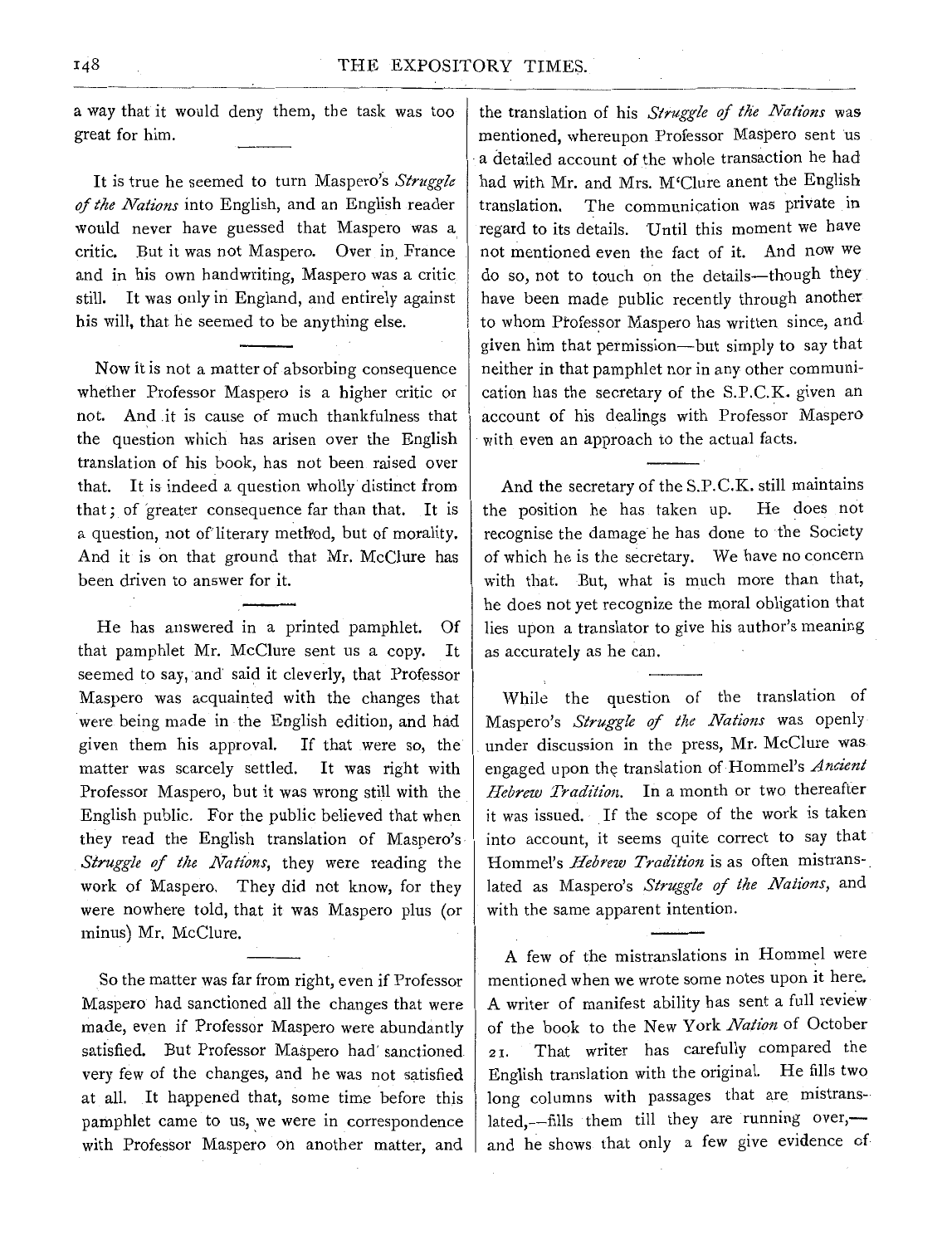carelessness or ignorance, the great majority are 'conscious and reckless perversions of the text.' The conclusion to which this American reviewer comes, in so responsible a journal as *The Nation*, is in these words : 'Translations made under the auspices of the Society for Promoting Christian Knowledge must henceforth be regarded with suspicion.'

Professor McGiffert's *History of Christianity in the Apostolic Age* came upon us with a great surprise. There are those of us in this country who must admit something little short of a panic when the .book was cast down suddenly in our midst. If it had been a German .work, or even the trans lation of a German work, we should have welcomed it as a blessed sign of a return to sounder criticism and safer ground, But it was the latest volume of the 'International Theological Library.' And we had come to expect that the volumes of the 'International Theological Library' would be English and conservative, so far at least as the New Testament was concerned.

Professor McGiffert's volume is not English, and it is not conservative. And on second thoughts we find that we had no right to expect it so to be. If it is not English, neither is it German. It is simply independent ; and, having admitted its very remarkable ability, we admit that we have no right to object to that.

The scholars of America have received the book more wisely. In the *Biblical World* for November there is an incidental but emphatic reference by Professor Votaw, and a long and thorough review by Professor Shailer Mathews, both of the University of Chicago. Professor Votaw carries on a series of ' Inductive Studies' in the Acts, of which one feature is a discriminating list of books for further reference. And at the end of one of his 'Inductive Studies' he adds this Note: 'There has just been published a *History of Christianity in the Apostolic Age* by Professor A. C. McGiffert, Ph.D., D.D., of Union Theological Seminary, New York. It is safe to say that it is of more value than any other single work on the subject. It is fitted to become the text-book for the thorough critical study of Primitive Christianity. The student will do well, now at the close of this study of Acts, to review the whole field by the aid of McGiffert's important contribution to the knowledge of this period of history.'

~-~---~----------

Thus Professor Clyde Votaw; and he knows the literature of the Acts intimately. Professor Shailer Mathews contributes a review of fifteen pages long. He does not agree with Professor McGiffert in several of his main positions. He gives excellent reasons for not agreeing with him. But he holds that it is in McGiffert one can best see what the difficult questions of the Acts of the Apostles are, how difficult they are, and how it is possible to form a judgment for oneself upon them. And he says that 'the character of the volume in general makes it on the whole the most notable addition to theological literature, on the side of critical Church History and New Testament criticism, as yet made by any American.'

There is one matter in the Book of Acts of keenest interest to us all, on which Professor McGiffert takes an independent stand, and Professor Mathews is strongly drawn to take his stand beside him. Why does the Book of Acts end as it does? Professor McGiffert's answer is, ' It ends with the life of the apostle.' No one can give that answer who holds by the Pauline authorship of the Pastoral Epistles. Professor McGiffert does not hold by that. He holds that the Pastoral Epistles have for their foundation genuine epistles of St. Paul, written by the apostle in the year  $51-52$ ; but as they stand they are the reworking of these epistles by some disciple after the apostle's death. And Professor Mathews thinks that the authorship of the Pastoral Epistles is at anyrate so uncertain that it ought not to interfere with the question of the ending of the Book of Acts ; and plainly says that if Professor McGiffert's reason will not do, no